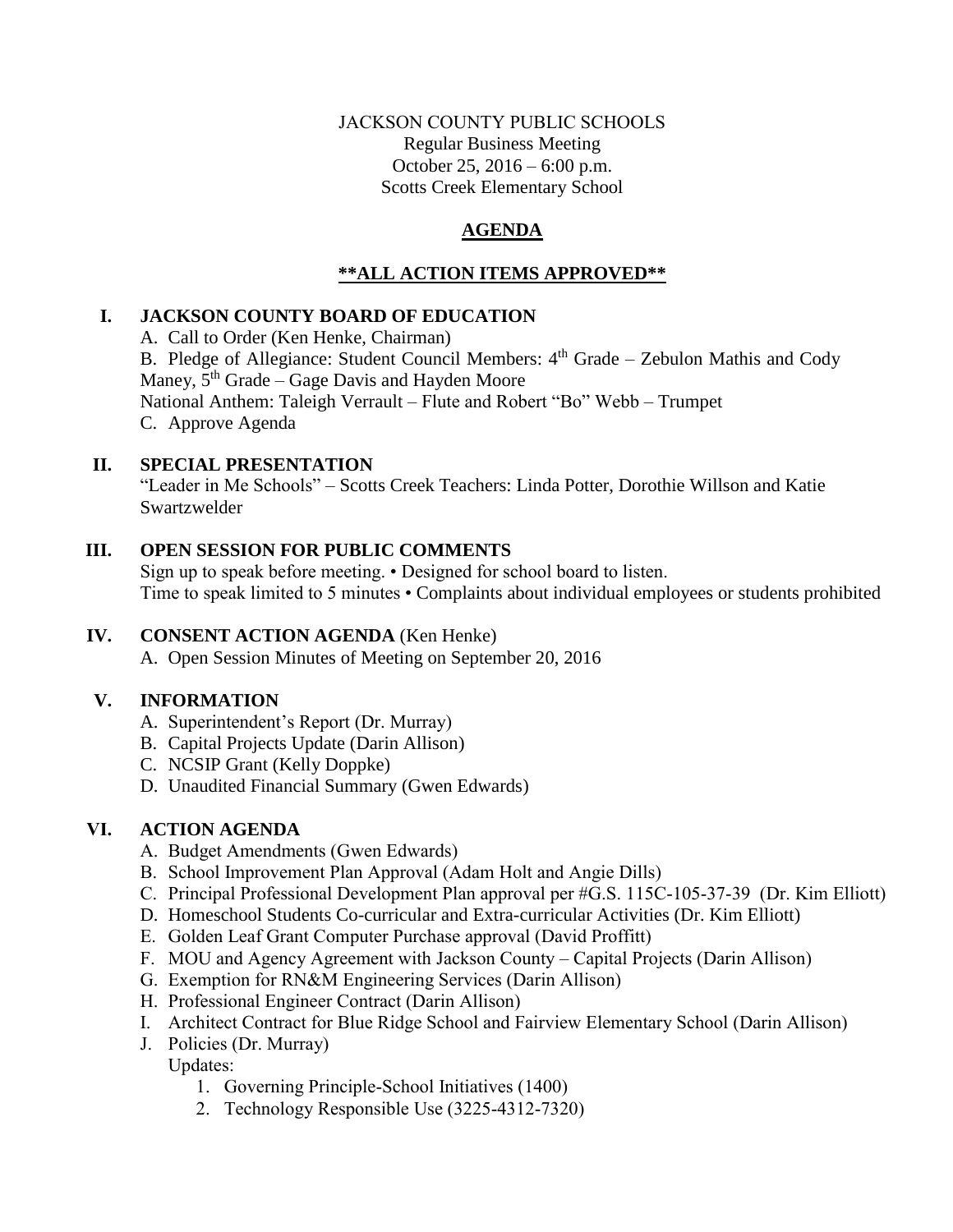- 3. Weapons, Bomb Threats, Terrorist Threats, and Clear Threats to Safety (4333)
- 4. Criminal Behavior (4335)
- 5. Parental Involvement in Student Behavior Issues (4341)
- 6. Registered Sex Offenders (5022)
- 7. School Bus Idling (6306)
- K. Field Trips: (Dr. Murray)
	- 1. Knoxville Zoo Fairview Elementary School, Grade 5, Knoxville, TN, Nov. 4, 2016, TT #2933.
	- 2. Dollywood Blue Ridge Early College, Grades 7-12, Pigeon Forge, TN, Nov. 18, 2016, TT #3039.
	- 3. The O'Neal School Fairview Elementary School, Grades 6-8, Pinehurst, NC, Dec. 9, 2016 to Dec. 11, 2016, TT #3047.
- **VII. CLOSED SESSION – Pursuant to G.S. 143.318.11 for the following purposes: under subsection; (a) (1) to prevent the disclosure of privileged or confidential personnel information pursuant to G.S. 115C-319-321 and (a) (3) to discuss matters protected by the attorney-client privilege.**

### **VIII. PERSONNEL ACTION AGENDA**

#### **Employee Recommendations:**

- 1. Bartolis, Albert Substitute School Bus Driver and Activity Bus Driver, Smoky Mountain High School
- 2. Bates, Larry Substitute Bus Monitor, Smokey Mountain Elementary School
- 3. Beveridge, Andrew Substitute Bus Monitor, Smokey Mountain Elementary School
- 4. Brady, Darian Afterschool Assistant, Scott Creek Elementary School
- 5. Brooks, Linda Substitute Bus Monitor, School of Alternatives
- 6. Bryson, Dustin Carpenter I, Maintenance Department Central Office
- 7. Buchanan, Teresa Bus Monitor, Smoky Mountain High School
- 8. Caplinger, Kristen Substitute Bus Driver, Smokey Mountain Elementary School
- 9. Caplinger, Kristen Substitute Bus Monitor, Smokey Mountain Elementary School
- 10. Cohen, Barbara Substitute Bus Monitor, Smokey Mountain Elementary School
- 11. Corsair, Mary Tutor, Scotts Creek Elementary School
- 12. Crawford, Nancy Substitute School Bus Driver and Activity Bus Driver, Cullowhee Valley Elementary School
- 13. Cunningham, Alex Marching Band Assistant, Smoky Mountain High School
- 14. Dillard, Amy School Nutrition Assistant, Fairview Elementary School
- 15. Dudley-Hart, Noree Title One Tutor, Scotts Creek Elementary School
- 16. Fortner, Katie Substitute Bus Monitor, Cullowhee Valley Elementary School
- 17. Frady, Tiffany Marching Band Assistant, Smoky Mountain High School
- 18. Frizzell, Mitchell Interim Custodian and Bus Driver, Fairview Elementary School
- 19. George, Kevin Substitute Bus Monitor, Smokey Mountain Elementary School
- 20. Gillen, Ashley Title I Tutor, Cullowhee Valley Elementary School
- 21. Gonzales, Alexandra Accounting Clerk II, Central Office
- 22. Henry, Anthony School Bus Driver and Activity Bus Driver, Smokey Mountain Elementary School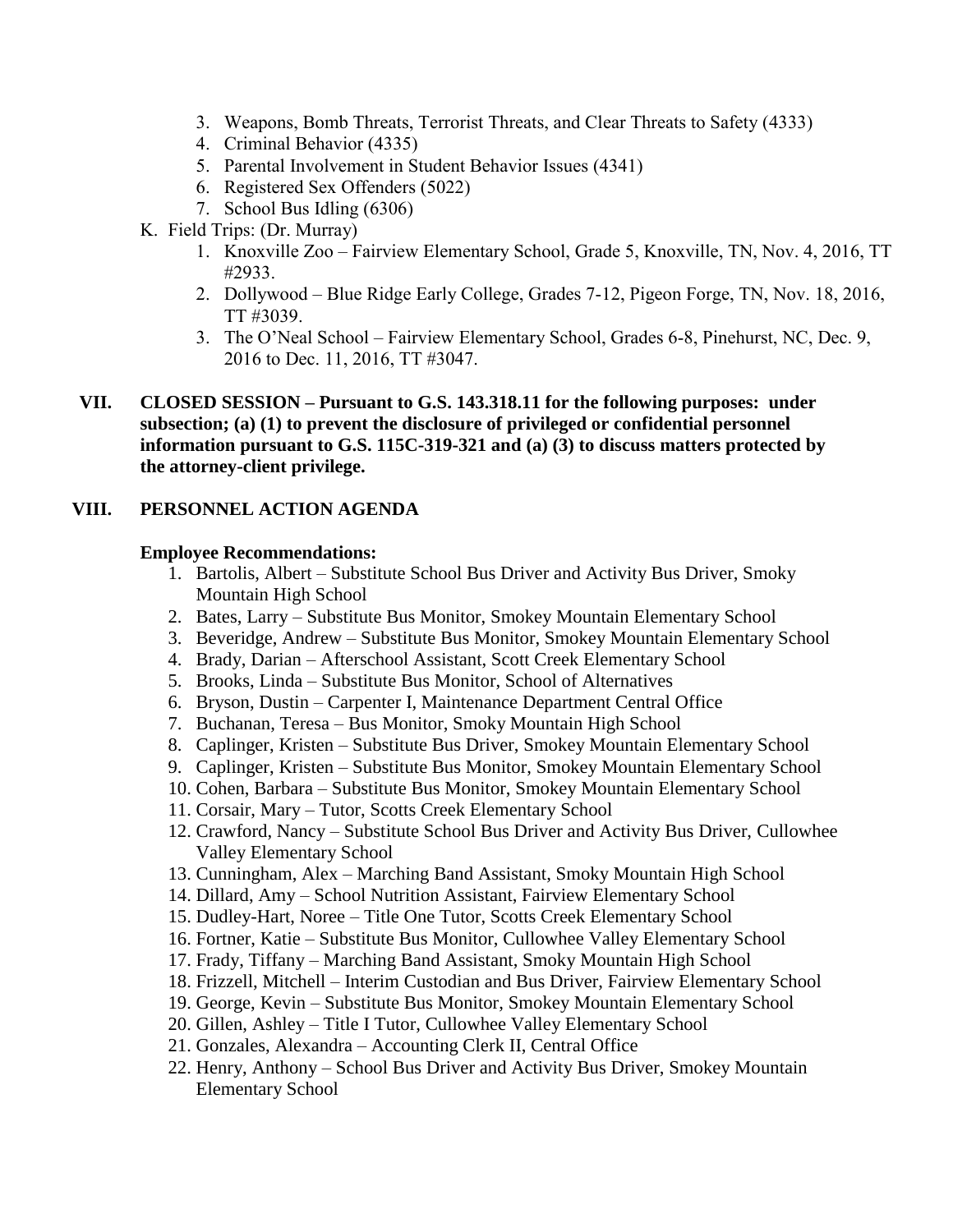- 23. Howell Arthur Spence Marching Assistant, Smoky Mountain High School
- 24. Long, James School Bus Driver and Activity Bus Driver, School of Alternatives
- 25. McCoy, Barbara Substitute School Bus Driver and Activity Bus Driver, Smoky Mountain High School
- 26. McCue, Gretchen After School Assistant, Cullowhee Valley Elementary School
- 27. Moore, Misty Dawn EC Teacher Assistant, School of Alternatives
- 28. Provost, Michelle Teacher, Fairview Elementary School
- 29. Pruitt, Bill Substitute Bus Monitor, Smokey Mountain Elementary School
- 30. Reavis, Chelsea Substitute Bus Monitor, Smokey Mountain Elementary School and School of Alternatives
- 31. Sandoval, Jesus Santoyo Substitute Bus Monitor, Smokey Mountain Elementary School
- 32. Seitz, Cynthia Title One Tutor, Scotts Creek Elementary School
- 33. Sessoms, Tammy Substitute Bus Monitor, Cullowhee Valley Elementary School
- 34. Smith, Kelsey Davis After School Assistant, Scotts Creek Elementary School
- 35. Stokes, Anna Substitute Bus Monitor, Smokey Mountain Elementary School
- 36. Willoughby, Wes Substitute Bus Monitor, Smokey Mountain Elementary School

#### **LEAP Program Employee Recommendations:**

- 1. Cebula, Alexandra Tutor, Cullowhee United Methodist Church
- 2. Cruz-Mejia, Luiz Tutor, Cullowhee United Methodist Church
- 3. Downing, Leah Tutor, Cullowhee United Methodist Church
- 4. Gill, Megan Tutor, Cullowhee United Methodist Church
- 5. Jackson, Rachel Tutor, Cullowhee United Methodist Church
- 6. Marshall, Victoria Tutor, Cullowhee United Methodist Church
- 7. Rivas, Esther Tutor, Cullowhee United Methodist Church
- 8. Velasquez, Jennifer Montoya Tutor, Cullowhee United Methodist Church
- 9. Yang, Cenyu Tutor, Cullowhee United Methodist Church

#### **Employee Resignations:**

- 1. Cabe, Daniel HVAC Mechanic, Central Office
- 2. Frizzell, Mitchell Interim Custodian and Bus Driver, Fairview Elementary School
- 3. Kelly, Jason Maintenance Worker, Central Office
- 4. Littlejohn, Angela School Nutrition Assistant, Fairview Elementary School
- 5. Moody, Tammy Tutor, Scotts Creek Elementary School
- 6. Nicholson, Travis Custodian and Bus Driver, Scotts Creek Elementary School

#### **Employee Retirements:**

1. Jones, Darlene Kathy – Teacher Assistant, Scotts Creek Elementary School

### **Non-Staff Coach Recommendations:**

- 1. Blanton, Morgan Head Coach Junior Varsity Softball, Smoky Mountain High School
- 2. Bradley, Jason Assistant Coach Boys Basketball, Smokey Mountain Elementary School
- 3. Burns, Jennifer Head Coach Middle School Softball, District-wide